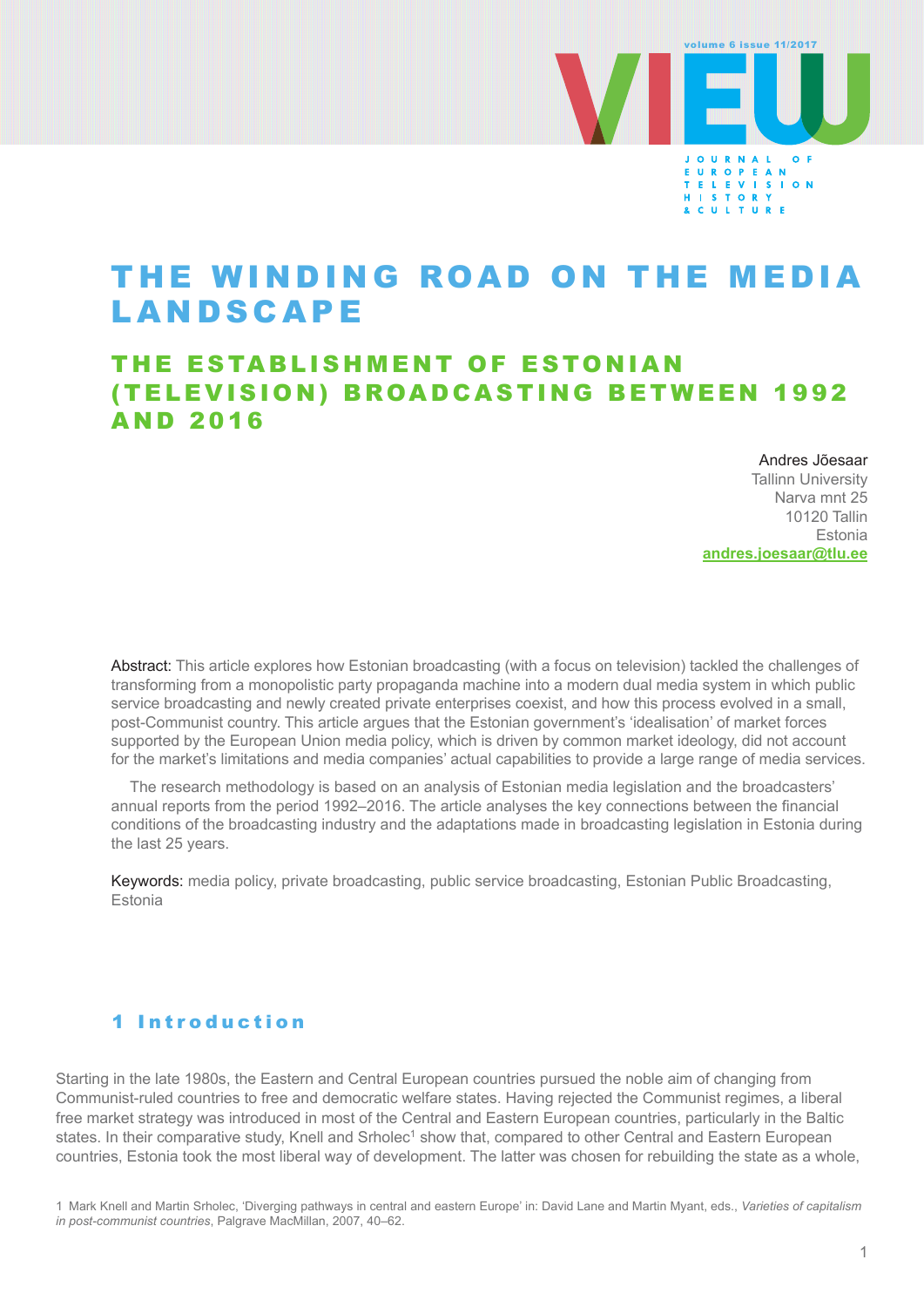

as well as designing the new media landscape. According to Blum,<sup>2</sup> the media systems in Latvia and Lithuania are described as clientele-oriented while the Estonian media system is a public service. Still, all three Baltic media systems have strong roots in liberal media policy.<sup>3,4</sup>

In the majority of transition states, including the Baltics, commercial broadcasters were founded during the transmission period in the 1990s, most of the state-owned print media were privatised and state radio and television companies were transformed into public service broadcasters. For these transformations, institutional and professional guidance from Western Europe was widely used.<sup>5</sup> Critics of these processes argue that the attempts to embed Western European media models into post-Communist countries lacked the common understanding of both sides. Firstly, the West didn't fully recognise the local circumstances. Secondly, the politicians in the transformation states did not comprehend the Western model, or at least, they lacked the knowledge (or will) of how to adapt it to the local environment. As a result, the embedded media regulation models didn't achieve the same results that they had in Western Europe.<sup>6</sup> 'Europeanisation', as defined by Jakubowicz,<sup>7</sup> had taken place.

Freedman<sup>8</sup> argues that in media policy, everything is about politicians and market players and their power struggle to set the agenda according to their own self-interests. For the politicians in democratic states, the agenda should focus should on staying in power in order to serve society; for the market stakeholders the main interest is securing the sustainability and profitability of their businesses. The latter is supported by the theory of the firm, which asserts that 'the development and operation of firms is guided by the primary goal of maximizing profit and the value of the firm'.<sup>9</sup> If the media policy is biased by commercial players, the balance of the market could be hindered. While Hallin and Mancini<sup>10</sup> admitted to difficulties in figuring out whether commercialization has increased or decreased the flow of political information, Aalberg<sup>11</sup> and his colleagues found in their comprehensive research that the 'supply of political information varies according to the media system, or rather the degree of commercialization'. It is lowest in the most commercialized countries. This finding aligns with Curran's statement that 'a market-based media system is incapable of presenting a full range of political and economic interests in the public domain and finding expression in popular fiction':<sup>12</sup>

Market forces do not guarantee that the media will serve their non-economic function as institutions of the democratic public sphere, and in many ways the breakdown of the forces that counterbalanced market forces has already taken its toll on the quality of news, sensationalism and other ethical problems, biases in the segments of society served by the media, and in some cases potentially dangerous concentrations of media power.<sup>13</sup>

13 Daniel C. Hallin, 'Neoliberalism, social movements and change in media systems in the late twentieth century' in: David Hesmondhalgh and Jason Toynbee, eds., *The media and social theory*, Routledge, 2008, p. 55.

<sup>2</sup> Roger Blum, *Lautsprecher und Widersprecher: Ein Ansatz zum Vergleich der Mediensysteme*, Halem, 2014.

<sup>3</sup> Anda Rožukalne, *Latvia's Media Owners. A monograph on Latvia's media system and the most important owners thereof*, Zinatne, 2013.

<sup>4</sup> Deimantas Jastramskis, 'Reduction of liberalism in Lithuanian media policy', *Central European Journal of Communicatio*n, Vol. 9, no 2 (17), Fall 2016, 164–179.

<sup>5</sup> Marju Lauristin and Vihalemm, Peeter, 'The Transformation of Estonian Media and Society: 1987-2001' in: Peeter Vihalemm, ed., *Baltic Media in Transition*, Tartu University Press, 2002, 17–63.

<sup>6</sup> Alison Harcourt, 'The Regulation of Media Markets in EU First-Wave Accession States in Central and Eastern Europe', *European Law Journal* 9, 3, 2003, 316–340.

<sup>7</sup> Karol Jakubowicz,'The highways and byways of 'Europeanzation' in the media', *Central European Journal of Communication* 2, 1, 2009, 5–11.

<sup>8</sup> Den Freedman, *Politics of Media Policy,* Polity Press, 2008.

<sup>9</sup> Colin Hoskins, Stuart McFadyen, and Adam Finn, *Media economics: applying economic to new and traditional media*, Sage, 2004, p. 3.

<sup>10</sup> Daniel C. Hallin and Paolo Mancini, *Comparing media systems: three models of media and politics,* Cambridge University Press, 2004, p. 279. 11 Toril Aalberg, Peter van Aelst and James Curran, 'Media Systems and the Political Information Environment: A Cross-National Comparison', *The International Journal of Press/Politics*, 15, 3, 2010, 255–271.

<sup>12</sup> James Curran, 'Rethinking the media as a public sphere' in: Peter Golding and Graham Murdock, eds., *The Political Economy of the Media. Vol. 2. Communication and the Common Good*, Edward Elgar, 1997, p. 140.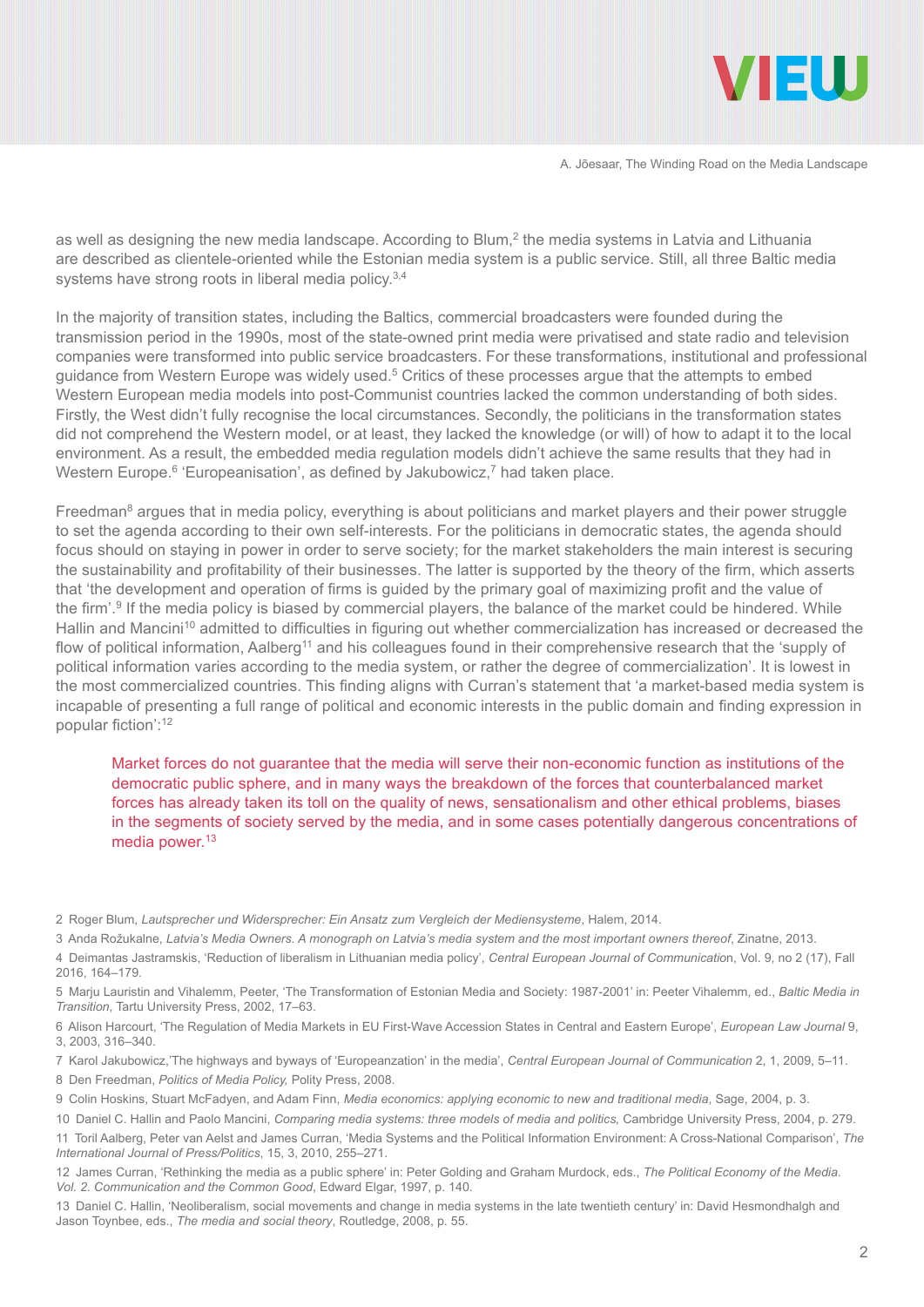

It is a task and challenge for lawmakers to find the right balance in media regulation, which will secure the existence of the dual media system consisting of private and public broadcasting—minimum regulation enabling free market-driven development of a commercial sector and supportive legal framework securing the fulfilment of the remit of a public service broadcasting.

For media development, market size determines the available resources.14,15 If the market is large enough for profitable businesses and the resources are available, the general media tasks (variety, pluralism etc.) can be fulfilled. In smaller countries, there are fewer available resources and there is a risk of market failure.<sup>16,17</sup> Due to market limitations, it is unprofitable to launch a wide range of media products in smaller markets. The diversity of content offered will be lower in smaller and poorer countries than in the larger and richer markets. Estonia, with a population of about 1.3 million and a per capita GDP that is about 30% lower than the EU-28 average,<sup>18</sup> is a small country with very limited resources, which has directly influenced the development of the media landscape.<sup>19</sup> Media convergence and globalisation make it increasingly difficult to effectively regulate national or regional media markets.<sup>20,21,22,23</sup>

The article tackles one of the issues of this complexity—reciprocal dependency of commercial broadcasters' financial interest and changes to the broadcasting legislation to meet these concerns while adopting relevant changes of the European directives. The following analysis of the evolution of Estonian broadcasting legislation shows important connections between private broadcasters' interests and the changes in the legal environment. The article argues that Estonian legal regulation of the broadcasting sector is dominated by a liberal free market approach<sup>24</sup> and has been biased towards the protection of the economic interests of private media enterprises.

#### 2 The New Birth of Broadcasting

In Estonia, regular radio broadcasts began in 1926 and regular television transmissions in 1955. Radio broadcasts were started by *o/ü Raadio Ringhääling*, a private company that was subjected to state control in 1930, and thereafter, was nationalised and renamed *Riigi Ringhääling* (State Broadcasting) in 1934.25 In 1940, State Broadcasting was abolished and the occupying German military forces took control of broadcasting. During the Soviet occupation after World War II, all broadcasting was controlled by the Communist Party. Until the early 1990s, the main TV channels broadcasting in Estonian territory were *Estonian Television* (ETV) and three channels from Russia: *Ostankino TV,* 

14 Manuel Puppis, 'Media regulation in small states' in: *International Communication Gazette* 71, 7, 2009, 7–17.

15 Gregory Ferrel Lowe and Christian S. Nissen, eds., *Small among Giants. Television Broadcasting in Smaller Countries*, Nordicom, University of Gothenburg, 2011.

16 Gillan Doyle, *Media Ownership: The economics and politics of convergence and concentration in UK and European media,* Sage, 2002.

17 Andres Jõesaar, 'Different ways, same outcome? Liberal communication policy and development of public broadcasting,'. In *TRAMES*, 15(65/60), 1, 2011, 74–101.

18 GDP per capita, consumption per capita and price level indices. Eurostat Statistics Explained. Eurostat. 2016. **[http://ec.europa.eu/eurostat/](http://ec.europa.eu/eurostat/statistics-explained/index.php/GDP_per_capita,_consumption_per_capita_and_price_level_indices) [statistics-explained/index.php/GDP\\_per\\_capita,\\_consumption\\_per\\_capita\\_and\\_price\\_level\\_indices](http://ec.europa.eu/eurostat/statistics-explained/index.php/GDP_per_capita,_consumption_per_capita_and_price_level_indices)**

19 Andres Jõesaar, 'Formation of Estonian Broadcasting Landscape 1994–2007: Experience of the Transition State', *Central European Journal of Communication*, 2, 1(2), 2009, 43–62.

20 Indrek Ibrus, 'The replacement of media policies with (media) entrepreneurship policies: A view from Europe's periphery', *International Journal of Digital Television*, 6, 3, 2015, 311–318.

21 Harvey Jassem, 'Convergence Kills Media Policy: Can Freedom of Expression Be Next?', in: Susan J. Drucker and Gary Gumpert, eds., *Regulating Convergence*, Peter Lang, 2010, 21–36.

22 Michael Latzer, 'Convergence, Co-evolution and Complexity in European Communications Policy', in: Karen Donders, Caroline Pauwels and Jan Loisen, eds., *The Palgrave Handbook of European Media Policy,* Palgrave, 2014.

23 Alison Harcourt, *The European Union and the regulation of media markets*, Manchester University Press, 2005.

24 Andres Jõesaar, 'Different ways, same outcome? Liberal communication policy and development of public broadcasting' in: *TRAMES*, 15(65/60), 1, 2011,74–101.

25 Vello Lään, *Eesti Raadio. Esimesed 70 [Estonian Radio. First 70],* Eesti Raadio, 1996.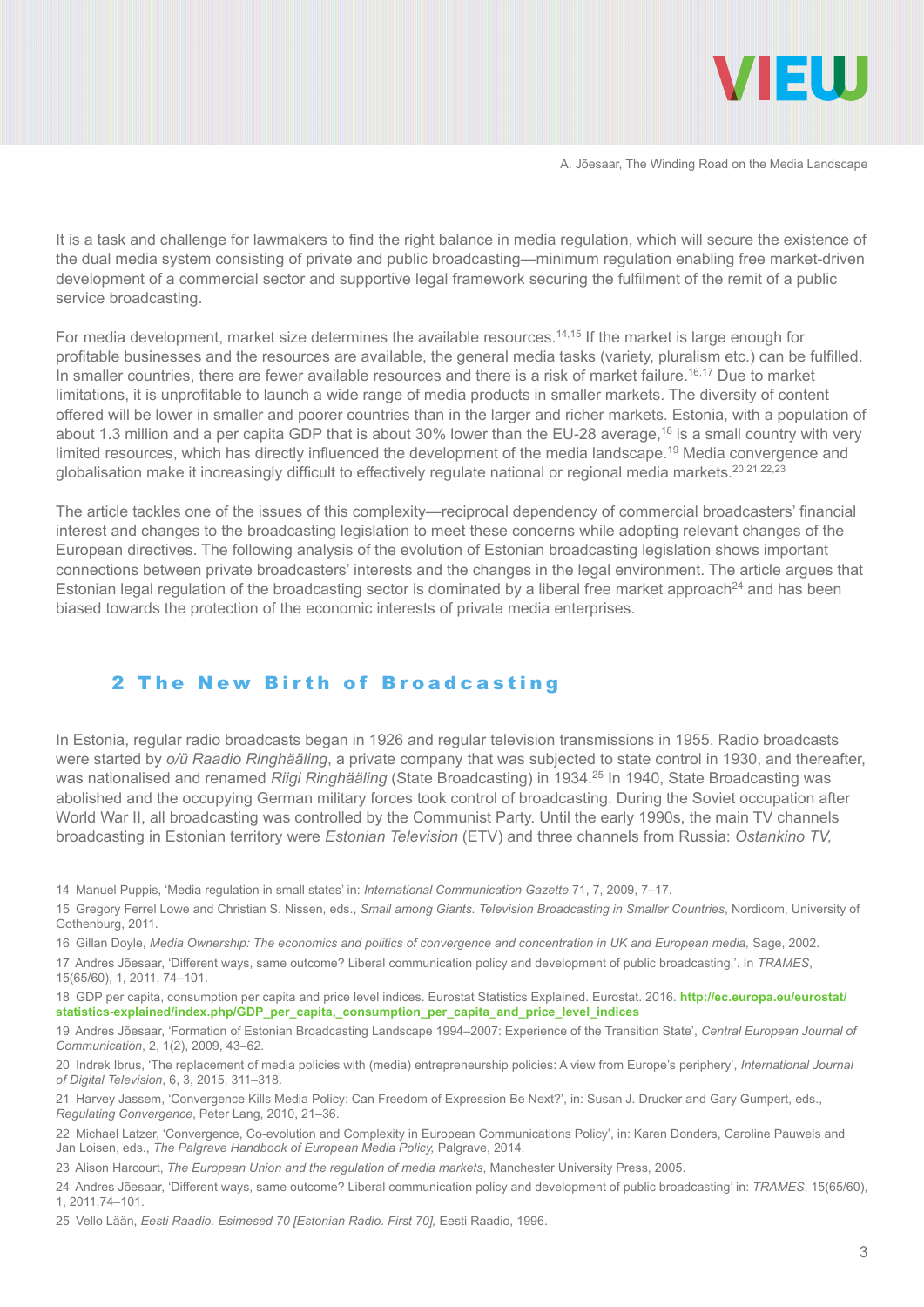

*Russia TV* (both re-transmitted from Moscow) and *Leningrad TV*. The re-transmission of all Russian television channels was terminated between 1993 and 1994.26 The frequencies and networks they had occupied were licensed to newly-created private Estonian broadcasters, and new frequencies were opened for the expanding public broadcaster and emerging private broadcasters.

After regaining its independence, Estonia totally reformed its media. What had formerly been *the State Radio and Television Committee* was reorganised into two independent public service institutions: *Estonian Radio* and *Estonian Television*. It was decided that *Estonian Radio* and *Estonian Television* would have two main sources of revenue funding from the state budget and the sale of advertising time. The latter soon caused a heated conflict with the private broadcasters.

During the licencing process for the newly created private broadcasting companies in the early 1990s, media policymakers were particularly concerned about protecting the emerging markets from foreign capital, the enrichment of Estonian culture and the development of the media space. Therefore, between 1992 and 1994, the licence's terms included a requirement that foreign ownership could not exceed 10%. After 1994, Estonian capital in the broadcasting organisation at least 50% of the votes had to be of Estonian origin, as did at least 35% of the daily output of a radio programming.

The first temporary licences for new private broadcasters were issued in 1992. Between May 1992 and January 1994 a total of 47 licences were issued by the Ministry of Culture: 15 for television and 32 for radio. The first two licences were granted to new private radio companies (*AS Trio* and *AS Rumor),* and the third licence was for a municipal radio station in Viljandi County. *Estonian Television* and *Estonian Radio* received licences numbered KU-4 and KU-5. This order is indicative of the political atmosphere and priorities. Officially, the owners of the first two Estonian private television licences were *AS Alo TV* (Alo TV) in Tartu and *Eesti Kristlik Televisioon* (Estonian Christian TV). The former started as a local channel; the latter never operated as a broadcaster and limited its activities to the production and distribution of religious programmes. Of the first 15 TV licence owners, only five actually started broadcasting television programmes. The rest limited their activities to producing TV films or series or did not start operating at all.

In September 1992, *AS Taska* (Kanal 2, licence KU-17), *AS Orsent Ltd.* (Orsent, licence KU-19) and *AS Reklaamitelevisioon* (RTV, licence KU-20) received licences. *AS Eesti Video* (EVTV, licence KU-27) received a licence in May 1993. Together with Alo TV, these companies formed the foundation of private broadcasting in Estonia. EVTV, RTV and Kanal 2 became the main players on the Estonian television landscape.

RTV started by broadcasting on ETV's frequencies on Saturday and Sunday mornings. The business model for RTV was copied from Finland, where commercial broadcaster *Mainos TV Oy* had the exclusive rights for the sale of advertising time on the public service broadcaster *Yleisradio*. A similar agreement was made between ETV and RTV, and the latter received a 15% commission on the sales of advertising time. *Mainos TV Oy* and ETV were two of the ten companies that founded *Reklaamitelevisioon AS,* and they both had 10% of the shares. Ten percent was the maximum percent of shares that could be owned by a foreign investor at the time.

*AS Eesti Video* was co-owned equally by Estonian citizens Viktor Siilats and Andres Küng, who was an Estonian citizen living in Stockholm. Ilmar Taska, the sole owner of *AS Taska*, was residing in the United States. Alo TV's founder was Estonian citizen Tõnis Mets. While RTV and EVTV produced a broad range of original programming, Kanal 2 started out as a film channel and made minimum investments in original programming. Alo TV was established mainly, but not exclusively, as a music channel, and it still maintains its role as a promoter of Estonian music today. Live performances of hundreds of Estonian musicians have been recorded and a valuable archive of Estonian music has been created.

26 Hagi Shein, *Suur teleraamat. 50 aastat televisiooni Eestis 1955-2005 [Great TV-book. 50 Years of Television in Estonia]*, TEA, 2005.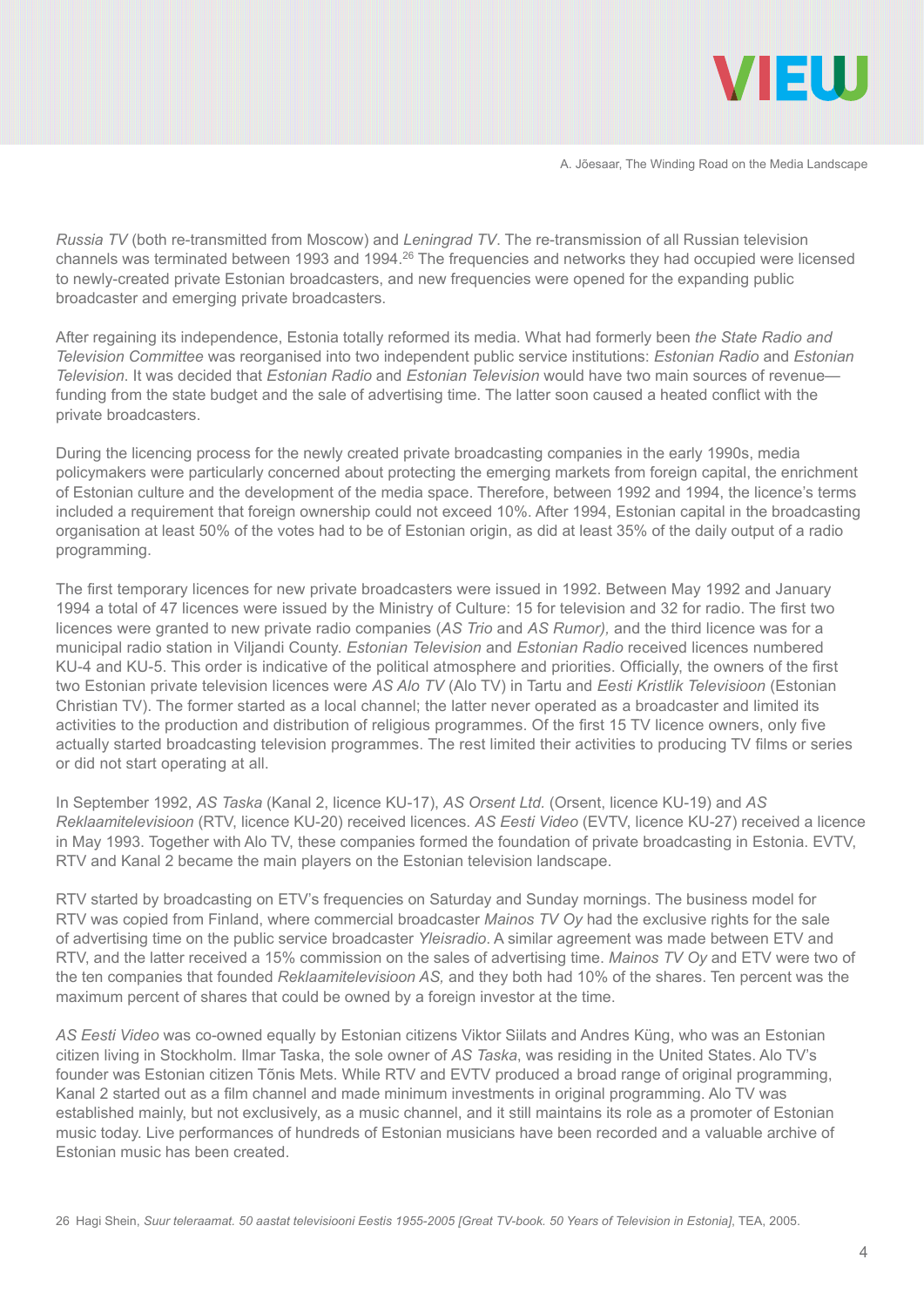

Orsent was, and continues to be, owned by Aleksandr Titov. Orsent is the only television company whose ownership has not changed. All of Orsent's programming was in Russian and targeted a Russian-speaking audience, but its weekly broadcasts totalled only around six hours. In its licence application to the Licensing Commission of the Ministry of the Culture, Orsent described its goal as contributing to the integration of the local Russian minority into Estonian and global culture.<sup>27</sup> In its submitted application. Orsent declared that it intended to produce programmes that would be broadcast only three hours a week after RTV's programme in the Tallinn area. The same frequency was also used by *AS Reklaamitelevisioon* to broadcast its RTV programme. Although the channel was on the air for only a few hours each week and the programmes were aired at inconvenient times for the viewers, Orsent must be recognised as the first free-to-air Estonian TV station broadcasting to the Russian-speaking audience. Twentythree years passed before the launch of the public service channel ETV+, which also targeted the Russian-speaking audience. Today, Orsent has its own channel and broadcasts considerably more programme hours. Orsent's audience figures were, and still are, very small.28 The station has never become an important platform or voice for the Russian-speaking audience.

Of the early start-ups, only Kanal 2, Alo TV and Orsent are still operating under the same names. Of the early private radios, only Kuma Raadio, Ring FM, Nõmme Raadio and the stations in the Trio group are still on the air.

## 3 1994 Broadcasting Act

It took two years to draft the Broadcasting Act, which established Estonia's comprehensive media legislation. The Broadcasting Act,<sup>29</sup> drafted with the aid of experts from the Council of Europe and the European Broadcasting Union, reflected the expectations of the politicians and Estonian broadcasting experts in the 1990s. The drafting of the Broadcasting Act was strongly influenced by the European Convention on Transfrontier Television<sup>30</sup> and the Television without Frontiers Directive (TWFD).<sup>31</sup> The primary objective of the 1994 Broadcasting Act was to establish a dual media system, with public-service broadcasting (PSB) coexisting with commercial broadcasting. To balance the revenue streams of these two sectors, the sale of advertising time on Estonian television and Estonian radio was limited to five minutes per hour. This was the first legal step to limit ETV's activities on the commercial market in order to create a favourable climate for the development of private channels. Based on the TWFD, the maximum time limit for commercials on private channels was set at 12 minutes in any section of a programme, and up to a total of 15% of the programme's daily broadcast.

The enactment of the new legislation was a big step forward in establishing the broadcasting landscape in Estonia. The law sought to create a new order suitable for a young democratic state and to secure freedom of speech, as well as to promote the development of a free market economy. In practice, this meant the minimal regulation of the press, which has resulted in Estonia being in the top ten in the Reporters without Borders (RSF) World Press Freedom Index for several years.32

Since 1992, licences for private broadcasters have been issued through public tenders. The first version of the Broadcasting Act from 1994 defined broadcasting and programmes and stipulated several requirements related thereto.

- 27 Orsent 1992 Application letter. Ministry of Culture 09\_03\_1992.
- 28 Television Audience Surveys. Kantar Emor.

32 Reporters Without Borders. The World Press Freedom Index, 2016. **<https://rsf.org/en/world-press-freedom-index>**.

<sup>29</sup> Ringhäälinguseadus [Estonian Broadcasting Act]. RT I 1994, 42, 680. Riigikogu, 1994. **<https://www.riigiteataja.ee/ert/act.jsp?id=28671>**

<sup>30</sup> Council of Europe, European Convention on Transfrontier Television, 1989. **[https://rm.coe.int/CoERMPublicCommonSearchServices/](https://rm.coe.int/CoERMPublicCommonSearchServices/DisplayDCTMContent?documentId=090000168007b0d8) [DisplayDCTMContent?documentId=090000168007b0d8.](https://rm.coe.int/CoERMPublicCommonSearchServices/DisplayDCTMContent?documentId=090000168007b0d8)** 

<sup>31</sup> Council Directive 89/552/EEC of 3 October 1989 on the coordination of certain provisions laid down by Law, Regulation or Administrative Action in Member States concerning the pursuit of television broadcasting activities, 1989. **[http://eur-lex.europa.eu/legal-content/EN/TXT/](http://eur-lex.europa.eu/legal-content/EN/TXT/HTML/?uri=CELEX:31989L0552&from=EN) [HTML/?uri=CELEX:31989L0552&from=EN](http://eur-lex.europa.eu/legal-content/EN/TXT/HTML/?uri=CELEX:31989L0552&from=EN)**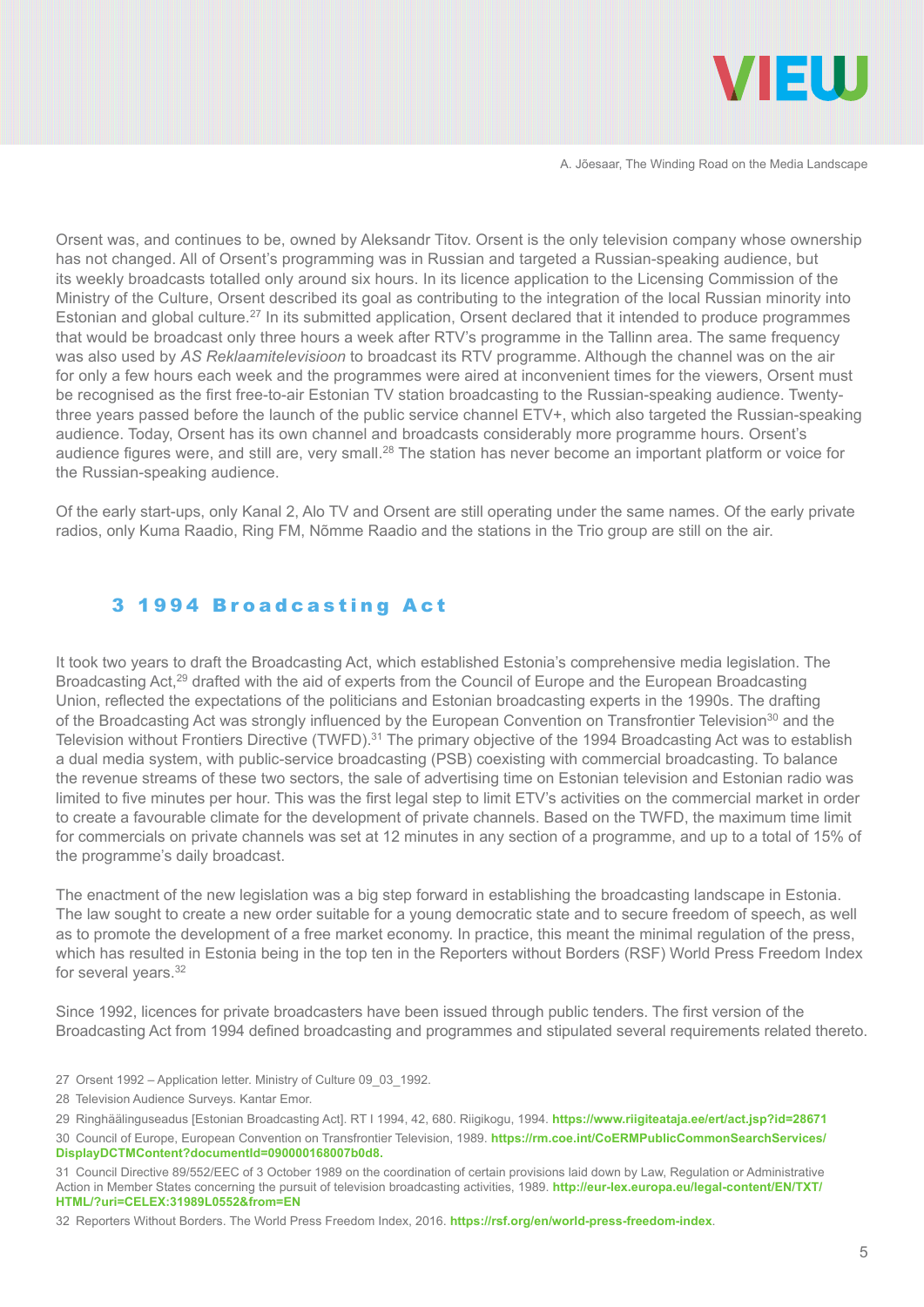

Based on the law and the terms of the broadcasting licence, a broadcasting station has the right to freely decide the contents of its broadcasts and programmes; however, a special requirement applied to news programmes. At least 5% of the daily programme time had to consist of news programmes except on Sundays and national holidays. This was the only specific content-related obligation required of the broadcasters.

The stipulation of these obligations reflects the liberal media policy of the legislators at the time. The issuance of broadcasting licences was also liberal; all the unoccupied technical frequencies were distributed. The hope was that the market would regulate itself. The economic conflict that the small size of the broadcasting market would cause had yet to be perceived when the Broadcasting Act was drafted and enacted.

After the Broadcasting Act was passed in the spring of 1994, all previously issued temporary licences became invalid, and 30 new five-year broadcast licences were issued amidst tight competition—11 for television and 29 for radio. Estonian Radio and Estonian Television no longer needed to apply for the broadcasting licences, as they now functioned according to the rules set out in the Broadcasting Act.

Three competitors—EVTV, Kanal 2 and RTV—applied for the transmission networks left free after the termination of Moscow's two television channels. Kanal 2 applied for Leningrad TV's frequencies, which had less terrestrial coverage than the channel he was already operating. Competitors EVTV and RTV both applied for a second network with large terrestrial coverage. The commission decided to make a compromise, and EVTV received a licence to broadcast on Mondays, Wednesdays, Fridays and Sunday evenings, and RTV on Tuesdays, Thursdays, Saturdays evenings and Sundays mornings. At the same time, the ETV-RTV agreement was terminated, and ETV started selling its own advertising time.

As mentioned above, one aim of the broadcasting legislation was to provide protection from foreign capital. Despite the legislators' intention to favour local capital, the executive powers continued to issue broadcasting licences to the representatives of foreign capital. *AS Eesti Video*, with 50% of its stock owned by Andres Küng, an Estonian citizen residing in Stockholm, and *AS Taska*, whose sole owner, Ilmar Taska, was then residing in the United States, were the first to receive new broadcasting licences for their channels. Although based on the law, local entrepreneurs should have received preferential treatment. The third national player, the commercial broadcaster *AS Reklaamitelevisioon,* with 90% of its shares owned by Estonian companies, received a broadcasting licence with the least favourable terms.<sup>33</sup>

In the early 1990s, all private television stations were experiencing economic difficulties, and they had to look for additional investors in order to cover their losses. The first major (and still existing) investment was made by the Swedish media group *Modern Times Group AB* (MTG) when it acquired the majority share in the commercial EVTV channel. To avoid conflicts with the Broadcasting Act, the owners of EVTV drafted a contract which stated that Estonian citizens had the formal majority of the vote (which was required by the law) despite their smaller number of shares. The same solution was used in 1995 and 1996 when EVTV and RTV merged to form the new TV3 station, which was actually owned by MTG. In order to comply with the law, the Norwegian media company *Schibsted ASA* used the same scheme when it acquired the Kanal 2 shares in 1995.<sup>34</sup> In the case of Kanal 2, there was also the problem of potential media concentration. The owner of Kanal 2, the *Eesti Meedia AS*, also owned, and still owns, the largest daily newspaper, several county newspapers and has acquired a chain of radio stations. In practice, this was a clear violation of the anti-media concentration article in the Broadcasting Act, but due to a lack of will and the (claimed) inadequate wording of the law, the executive power, which should have been responsible for supervising the broadcasting licences, never addressed the problem.35

<sup>33</sup> Andres Jõesaar, 'Avalik-õigusliku ringhäälingu legitimatsioon: Eesti kogemus rahvusvahelises kontekstis. [The legitimation of the public broadcasting. Estonian experience in the international context.]', Tartu Ülikool, 2005.

<sup>34</sup> Orsent 1992 – Application letter. Ministry of Culture 09\_03\_1992.

<sup>35</sup> Television across Europe: regulation, policy and independence. Volume 1. Monitoring Reports. Open Society Institute, 2005. [https://www.](https://www.opensocietyfoundations.org/sites/default/files/volone_20051011_0.pdf) [opensocietyfoundations.org/sites/default/files/volone\\_20051011\\_0.pdf](https://www.opensocietyfoundations.org/sites/default/files/volone_20051011_0.pdf)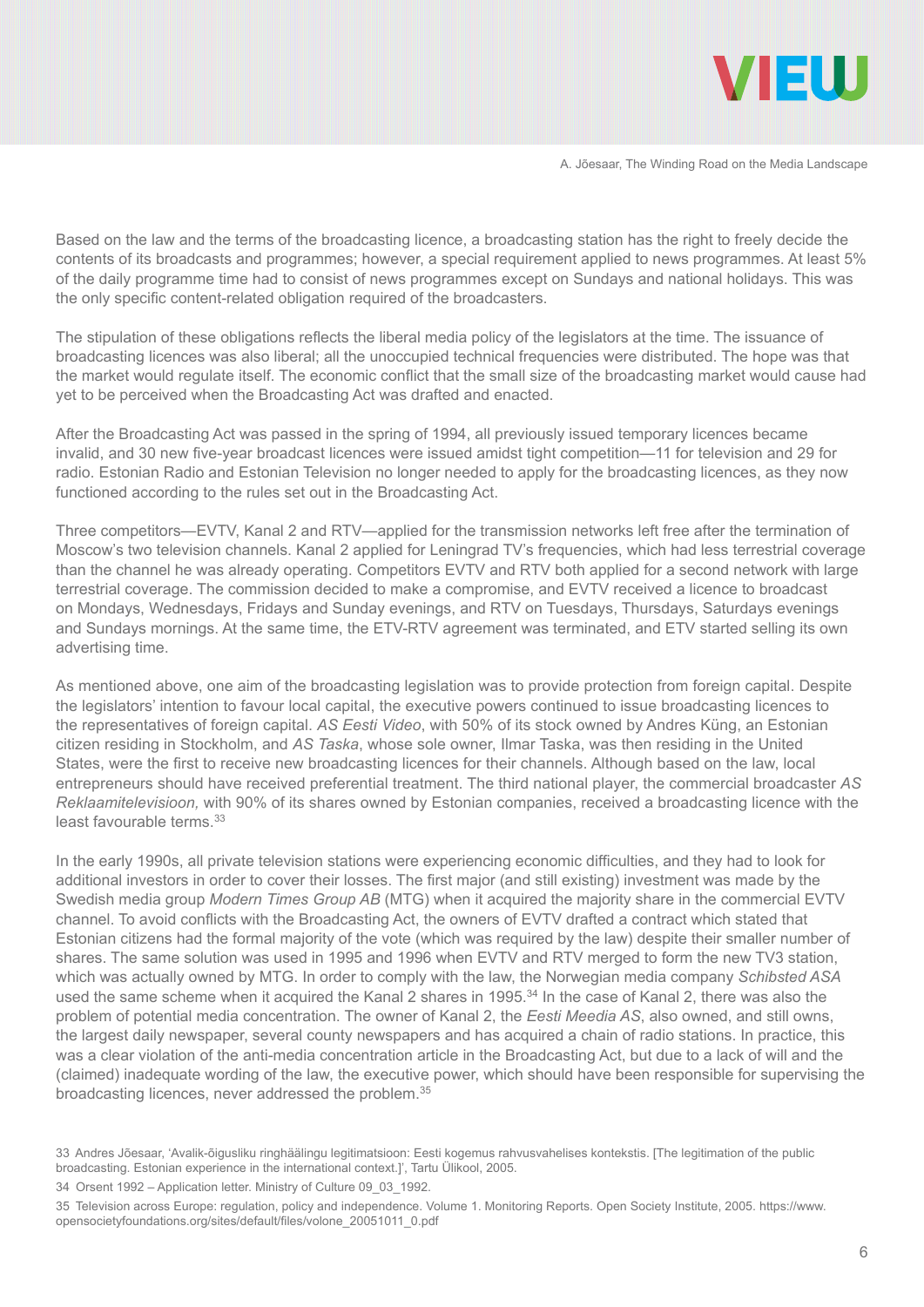

The year 1995 also saw the continued expansion of private broadcasters. Nineteen new radio licences and one TV licence were issued. Between 1996 and 1998, the number of broadcasting licences issued decreased due to a shortage of free frequencies. A total of 14 licences were issued during those years: three for television and 11 for radio. Of the TV licences, one was given to TV3. The second new licence was given to *Eesti Sõltumatu Televisioon AS*, which started broadcasting as TV1 in the autumn of 1997. TV1 was promoted as a station with ambitious plans to become the market leader, but it ended up in bankruptcy only three years later, partly because of their wrong estimation of the local market.

Between 1999 and 2002, most of the valid five-year broadcast licences were renewed. No new terrestrial TV channels were granted. There were 12 cable TV licences issued in 2001, of which five belonged to the operator *AS STV* and targeted the Russian-speaking audience.

There were 24 newcomers in the field of radio, most of which either replaced defunct stations or resulted from a change in or consolidation of owners. Local studios were shut down, and instead of original local programming, the stations aired centrally produced programmes. The root cause of this was affordability; in smaller regions, there was insufficient advertising money or human resources to produce and air many local programmes. By this time, two major commercial radio companies—*AS Trio* and *Taevaraadio A*S, both operating five to six radio stations—achieved the highest market shares and established themselves as the main competitors of the public Estonian Radio, which had four channels at that time.

#### 4 Major Changes Before Accession to the European Union

To bring the law of the Estonian Republic into conformity with the European Union (EU) before accession to it, major changes were enacted in 199936 and 2000.37 The obligations instituted for the broadcasting organisations were consistent with EU requirements: 10% of broadcasting time had to be reserved for independent European producers, and the majority of the broadcasting time had to be reserved for European programming. It is important to point out that the Estonian legislators set an additional obligation: 10% of the programming had to be acquired from independent producers (dealing with Estonian current events and cultural heritage), and of this, 50% had to be broadcast during prime time. This obligation was eliminated from the legislation in 2010 when the Audiovisual Media Service Directive (AVMSD)<sup>38</sup> was implemented.

Despite the law's noble objectives, the programme selection offered to viewers was not diversified, and the private channels did not broadcast more programming about current affairs in Estonia or Estonian cultural heritage<sup>39</sup>. Of course, this would perhaps not be true if the entertainment shows and drama series produced in Estonia could be considered a reflection of current affairs and are, or could become, part of Estonia's cultural heritage.

<sup>36</sup> Ringhäälinguseaduse muutmise seadus. [Amendment of the Broadcasting Act]. RT I 1999, 59, 613, Riigikogu, 1999. **[https://www.riigiteataja.](https://www.riigiteataja.ee/ert/act.jsp?id=77606) [ee/ert/act.jsp?id=77606](https://www.riigiteataja.ee/ert/act.jsp?id=77606)**

<sup>37</sup> Ringhäälinguseaduse muutmise seadus. [Amendment of the Broadcasting Act]. RTI 2000, 35, 220, Riigikogu, 2000. **[https://www.riigiteataja.](https://www.riigiteataja.ee/ert/act.jsp?id=71964&replstring=33) [ee/ert/act.jsp?id=71964&replstring=33](https://www.riigiteataja.ee/ert/act.jsp?id=71964&replstring=33)**

<sup>38</sup> Directive 2010/13/EU of the European Parliament and of the Council of 10 March 2010 on the coordination of certain provisions laid down by law, regulation or administrative action in Member States concerning the provision of audiovisual media services (Audiovisual Media Services Directive) **<http://eur-lex.europa.eu/LexUriServ/LexUriServ.do?uri=OJ:L:2010:095:0001:0024:en:PDF>**

<sup>39</sup> Heikko Gross, 'Tele- ja raadiokanalite programmianalüüs [Analys of Television and Radio Programmes]'. In: Indrek Ude and Peeter Vihalemm, eds, *Eesti Akadeemilise Ajakirjanduse Seltsi aastaraamat 2010/2011*. Tartu: Eesti Akadeemiline Ajakirjanduse Selts. 2011.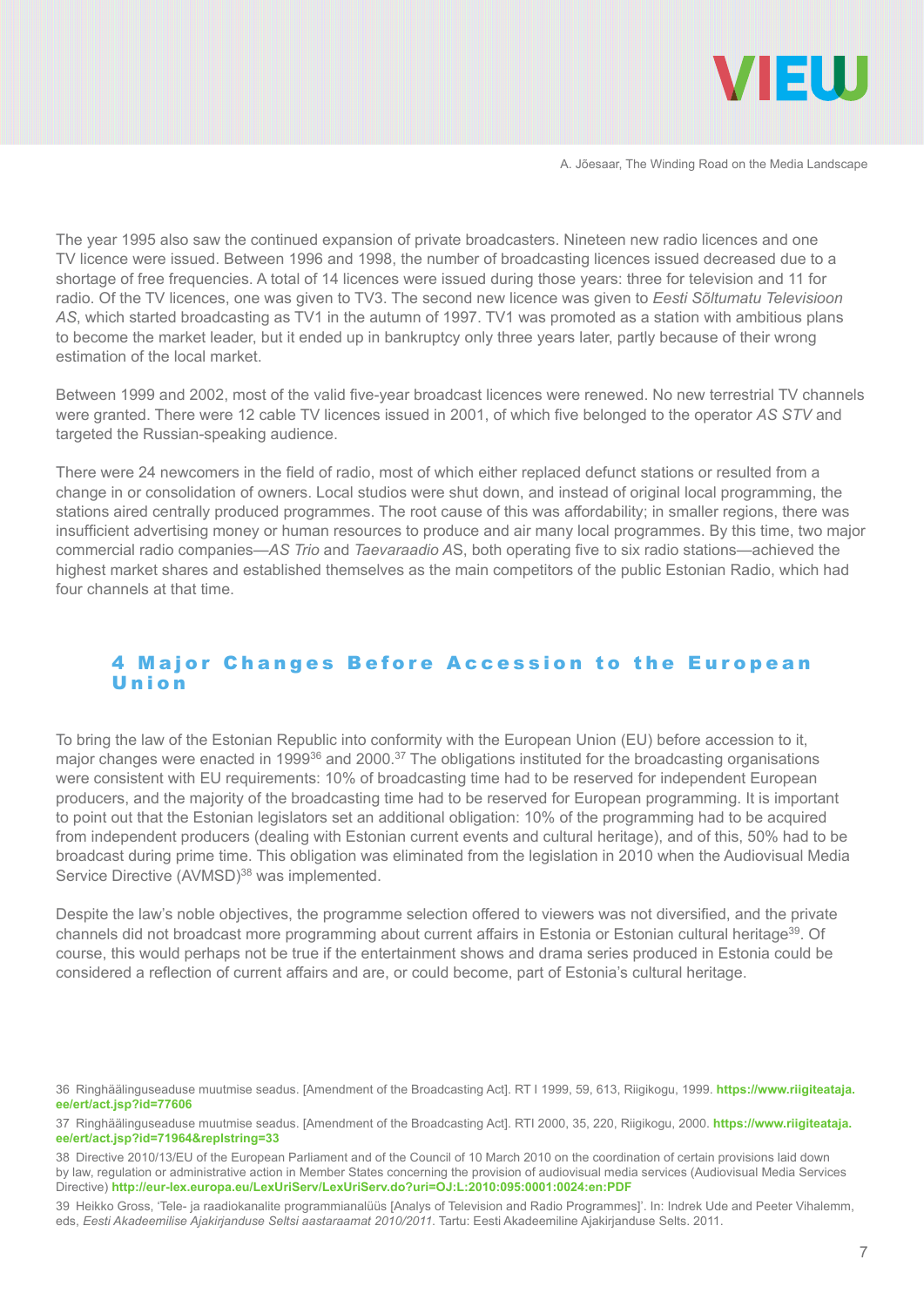

Another EU requirement was the elimination of limitations on the broadcasters' proprietary relationships. In 2000, the Parliament of Estonia adopted the Amendment to the Broadcasting Act,<sup>40</sup> which brought the latter into conformity with EU requirements (mainly those arising from the Television without Frontiers Directive). The Estonia-centric limitation on broadcasting licence ownership was revoked. From the aspect of the free movement of capital, this was a case of liberalising a protectionist market, at least for a while.

An amendment to the Broadcasting Act that was adopted in 2001 and which prohibited the broadcasting of commercial and sponsorship announcements on Estonian Television as of 1 July 2002, and on Estonian Radio as of 1 Jan 2005,<sup>41</sup> had a major impact on commercial broadcasters' revenues. A subsequent amendment to the Act introduced a licence fee for commercial broadcasters, limited the number of national broadcasting licences to two and closed the market to newcomers. Policymakers ignored the fact that this protectionist act contradicted European ideals.

## 5 The Golden Years

Both changes—the liberalisation of the proprietary rights mentioned earlier and the closure of the market—directly served the interest of the international media companies that were already in the market. Now, they officially became the sole owners of the private and monopolised broadcasting stations. Kanal 2 was 100% owned by Norwegian *Schibsted ASA,* and TV 3 was 100% owned by Swedish MTG. The law was brought into conformity with the existing situation. Secondly, the closure of the market ensured them an advantageous economic environment. The results of the changes are evident in the changes in the companies' profitability between 2002 and 2007.<sup>42,43</sup>

Between 2004 and 2008, only a few new TV licences were issued, and all of them were local licences. *OÜ Lites LT* started the LiTeS programme in East-Virumaa in 2004; the non-profit AB Video started the TV-N programme on the Harjumaa and Tallinn cable network in late 2006 (it is now available throughout Estonia). And in 2008, the *SA Lastekaitsefond's* programme LNTV was launched, which broadcast cartoons during the few years it was in operation.

For more efficient operations, Estonian Radio and Estonian Television were merged into a new legal entity, Estonian Public Broadcasting (ERR), in 2007, and the corresponding law was enacted.<sup>44</sup> In 2008, ERR launched its second television channel, ETV 2, and in 2015, its third television channel, ETV+. As previously mentioned, ETV+ is targeted at Russian-speaking audiences.

The profitable times for commercial television companies lasted until 2008. Starting in the mid-2000s, new media developments and the rapidly increasing numbers of new foreign channels transmitting through cable, as well as satellite TV and emerging IPTV platforms, complicated the positions of the Estonian commercial broadcasters. Broadcasters faced a decrease in audiences and losses in revenue. The 2008 economic recession reduced the value of the Estonian advertising market by more than 40%.<sup>45</sup> In addition, the switch from terrestrial analogue transmission to a digital platform in 2010 increased competition even more.

40 Ringhäälinguseaduse muutmise seadus. [Amendment of the Broadcasting Act]. RT I 2002, 3, 5, Riigikogu, 200. **[https://www.riigiteataja.ee/](https://www.riigiteataja.ee/akt/162838) [akt/162838](https://www.riigiteataja.ee/akt/162838)**

42 e-Business Register. Centre of Registers and Information Systems, 2016. **<https://ariregister.rik.ee/>**

<sup>41</sup> Ringhäälinguseaduse muutmise seadus. [Amendment of the Broadcasting Act]. Riigikogu, RT I 2002, 3, 5, Riigikogu, 2002. **[https://www.](https://www.riigiteataja.ee/ert/act.jsp?id=162838) [riigiteataja.ee/ert/act.jsp?id=162838](https://www.riigiteataja.ee/ert/act.jsp?id=162838)**

<sup>43</sup> Andres Jõesaar, 'The Undercurrents of Estonian Broadcasting Regulation. 1992–2014', *Baltic Screen Media Review*, 2015.

<sup>44</sup> Estonian Public Broadcasting Act, RT I 2007, 10, 46, Riigikogu, 2007. **<https://www.riigiteataja.ee/en/eli/509012014002/consolide>**

<sup>45</sup> Baltic Media Advertising Market 2009. TNS Emor, 2009. **<http://www.emor.ee/public/documents/uudised/BalticMediaMarket2009.pdf>**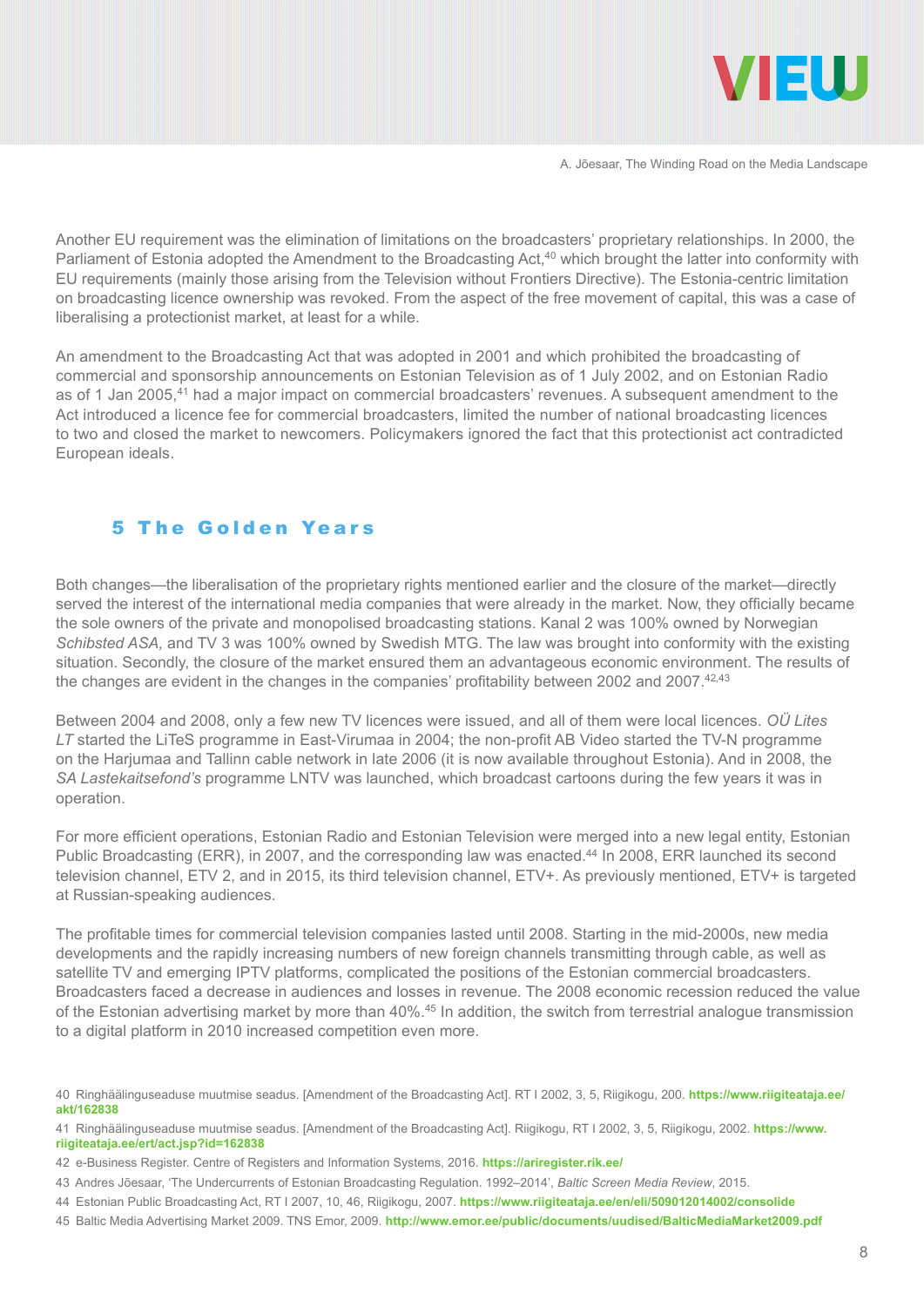

To support the digital transition and ease the difficult financial situation of the private broadcasters, the Amendment of the Broadcasting Law in 2008 annulled the broadcasting licence fees as of 1 January 2009.46 The move by the legislators to support the commercial broadcasters took place in 2012 when the Estonian Parliament adopted an amendment to the Electronic Communication Act, allowing '[b]roadcasters offering free-to-air television services to have the right to ask cable operators to pay a reasonable fee for retransmitting their television programs.<sup>'47</sup> This provided an opportunity for private broadcasters to earn additional revenue.

It should be recognised that, despite the favourable legal environment and oligopoly structure in the market from 2001 to 2007, the unfavourable circumstances in recent years have caused considerable financial losses. As a result, during their entire existence, the two main commercial broadcasters in Estonia have had a cumulative negative financial result.<sup>xxi</sup> On the programming side, commercialisation is still a trend, but recently, acquisition-driven entertainment has been replaced by local entertainment content.48,49,50 Implementation of the Audiovisual Service Directive<sup>51</sup> in 2010 liberalised some advertising conditions, but it didn't bring any considerable relief for commercial broadcasters.

#### 6 No Digital Salvation

The digital switchover significantly increased the theoretical number of possible television channels that could be transmitted. Before the switchover, there were only four national television channels; after the switchover, the maximum technical capacity of channels on three multiplexes increased to 30. This opportunity was moderately used by the local players. In 2010, Kanal 2 launched two sister channels, Kanal 11 and Kanal 12; TV3 added one channel, TV6. In 2011, the municipal Tallinna Televisioon (TTV) was launched, and soon it also occupied one slot on the nationwide multiplex. In 2013, an Estonian-owned pan-Baltic package, which includes the cartoon channels Kidzone, Kidzone TV (and since 2016, Kidzone Plus) and movie channels Filmzone and Filmzone Plus, was launched. Music channels Alo TV and Seitse (and since 2016, My Hits TV as a new channel in the Kanal 2 family) are also among the digital platform offerings. However, the majority of the channels available on the terrestrial digital platform are foreign pay-TV channels, some of which have Estonian subtitles (for example, Fox, Fox Life, Sony Turbo, Sony Entertainment, National Geographic Channel and others).

As of 1 Aug 2017, there were 15 valid TV licences in Estonia<sup>52</sup> (Technical Regulatory Authority 2017). Of these 15, only one—Tallinna Televisioon—is a free-to-air television channel. The three public broadcasting (ERR) TV channels— ETV, ETV 2 and ETV+—increase the number of free-to-air channels to four. Of these channels, TTV has a marginal market share and the ERR channels have around 18% of the television viewing market. The other 13 are national pay-tv channels, and one is a regional pay-tv channel. Of these, Kanal 2, Kanal 11, Kanal 12, MyHits and TV3, with its sister channel TV6, have more than 30% of the television viewing market. In total, this comprises only 5% of the

51 Media Services Act RT I, 06.01.2011, 1, Riigikogu, 2011. **<https://www.riigiteataja.ee/en/eli/ee/509072014004/consolide>**

52 Meediateenuste load\_nimekiri [List of media service licences]. The Estonian Technical Regulatory Authority, 2017. **[http://www.tja.ee/](http://www.tja.ee/meediateenuste-load-2/) [meediateenuste-load-2/](http://www.tja.ee/meediateenuste-load-2/)**

<sup>46</sup> Ringhäälinguseaduse muutmise seadus. [Amendment of the Broadcasting Act]. RT I 2008, 28, 184, Riigikogu, 2008. [https://www.riigiteataja.ee/](https://www.riigiteataja.ee/akt/12984725) [akt/12984725](https://www.riigiteataja.ee/akt/12984725)

<sup>47</sup> Elektroonilise side seaduse § 90 täiendamise seadus. [Amendment of the Electronic Communication Act § 90], RT I, 07.11.2012, 1, Riigikogu, 2012. **<https://www.riigiteataja.ee/akt/107112012001>**

<sup>48</sup> Ulrike Rohn, 'Lacuna or Universal? Introducing a new model for understanding cross-cultural audience demand', *Media, Culture & Society*, 33 4, 2011, 631–641.

<sup>49</sup> Indrek Treufeldt, 'Kvaliteet televisioonis [Quality in television]', in: Indrek Ude and Peeter Vihalemm, eds., *Eesti Akadeemilise Ajakirjanduse Seltsi aastaraamat, 2009/2010*, Tartu Ülikooli Kirjastus, 2011, 114–119.

<sup>50</sup> Hagi Shein, 'Rahvusringhäälingu kuvandimaastik [Public Broadcaster's representational landscape]' in: Indrek Ude and Peeter Vihalemm, eds., *Eesti Akadeemilise Ajakirjanduse Seltsi Aastaraamat 2009/2010*, Tartu Ülikooli Kirjastus, 2011, 92–104.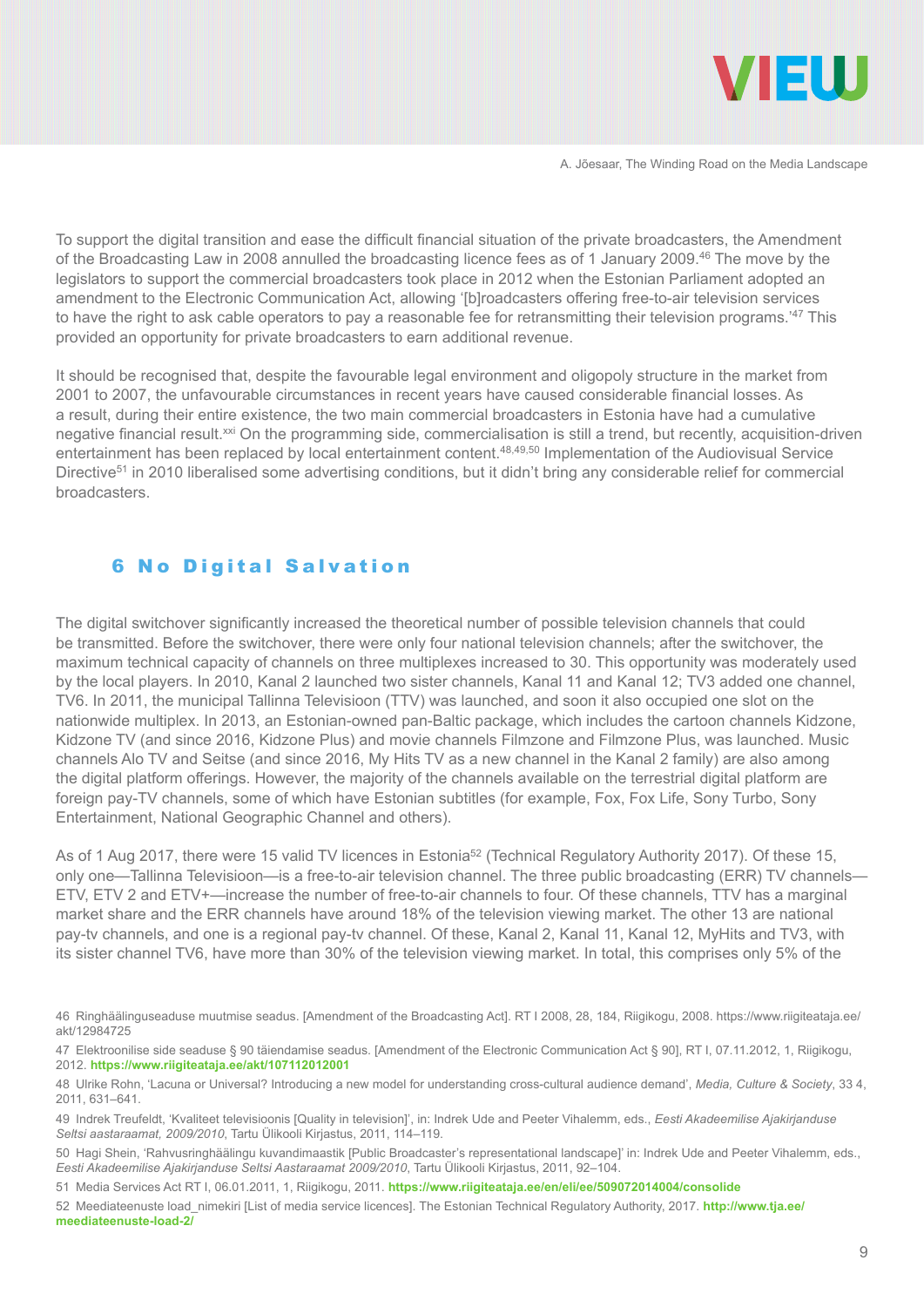

361 channels available in the Estonian television market.53 As of 1 Aug 2017, there were 31 valid radio licences in Estonia.54 Although the number of licences seems high for a market as small as Estonia, the commercial competition at the national level since the late 1990s has been comprised of two main groups, *Trio LSL AS* and *Taevaraadio AS*. These companies hold 12 radio licences (six each) and for a long time had more than 50% of the audience share.<sup>55</sup> The share of Estonian Public Broadcasting, which is the market leader operating five radio programmes, is declining, but its share still comprises almost one-third of the market. These three media groups together have more than 80% of the market. The third commercial player, Mediainvest Holding AS (former MTG company, now owned by Providence Equity Partners), operated two commercial stations until 2015 and added a third station in 2016.

#### 7 Back to the Beginning

From the early 1990s to mid-2000s, Estonian media enterprises developed primarily with the help of Western investments; generally, Nordic media companies became the owners of these enterprises. The Norwegian *Schibsted ASA* purchased *Postimees* the largest-circulation national newspaper, several county newspapers, the Kanal 2 TV station, a printing house and, subsequently, also shares in the Trio radio group (which altogether are under *Eesti Meedia AS*). The Finnish Mainos TV invested in AS Reklaamitelevisioon, which later merged with EVTV to form TV 3, part of the Swedish Modern Time Group. MTG also founded three radio stations. The main goal of the foreign companies that invested in the Estonian media sector was to profit from a newly opened market. As we now see, interest in an active presence in the market has diminished and many of the foreign investors have pulled out of the market. In 2015, Schibsted sold all of its Baltic businesses, and *Eesti Meedia AS* is now solely owned by Estonian businessman Margus Linnamäe; another Estonian entrepreneur, Hans H. Luik, bought all the shares of the *Ekspress Grupp AS* back from its Swedish owners. In 2017, MTG sold all its Baltic media businesses to *Providence Equity Partners*, a US investment company.

One could call this trend business localisation, which tries to provide a balance for growing media globalisation. Globalisation has introduced new business models with the pan-European and global media enterprises that offer universal products and services, increasing their shares in national markets. It remains to be seen if local owners with local competencies can stand up to these companies and still earn the profits needed for national media sustainability. As shown in this analysis so far, the legal framework has been supportive of private businesses, and there is no reason to believe that there will be any negative changes for them in the Estonian media policy. Quite the opposite: triggered by the revision of the AVSMD directive, an even more liberal approach to media regulation most likely will be put in place soon. Still, media policy development cannot be interpreted as being one sided. It remains to be seen how further developments in media policy drafting will deal with the two main conflicting issues described by Ibrus:<sup>56</sup>

- the ideological lock-ins that cause Estonia's cultural policy goals to be sacrificed for other goals, such as broad market liberalisation and normative globalisation in the digital services sector;
- how complex international developments are challenging a small peripheral country such as Estonia and how much freedom it has (if any) to design its national media system and ensure its survival.

55 Raadioauditooriumi ülevaated [Radio audience reports]. Kantar Emor, 2016. **[http://www.emor.ee/index.php?op=search&query=](http://www.emor.ee/index.php?op=search&query=raadioauditoorium) [raadioauditoorium](http://www.emor.ee/index.php?op=search&query=raadioauditoorium)**

56 Indrek Ibrus, 'The EU digital single market as a mission impossible: Audio-visual policy conflicts for Estonia', *International Journal of Digital Television*, 7 (1), 2016, 16–17.

<sup>53</sup> MAVISE Database on TV and on-demand audiovisual services and companies in Europe. European Audiovisual Observatory, 2016. **[http://](http://mavise.obs.coe.int/) [mavise.obs.coe.int/](http://mavise.obs.coe.int/)**

<sup>54</sup> Meediateenuste load\_nimekiri [List of media service licences]. The Estonian Technical Regulatory Authority, 2017. **[http://www.tja.ee/](http://www.tja.ee/meediateenuste-load-2/) [meediateenuste-load-2/](http://www.tja.ee/meediateenuste-load-2/)**